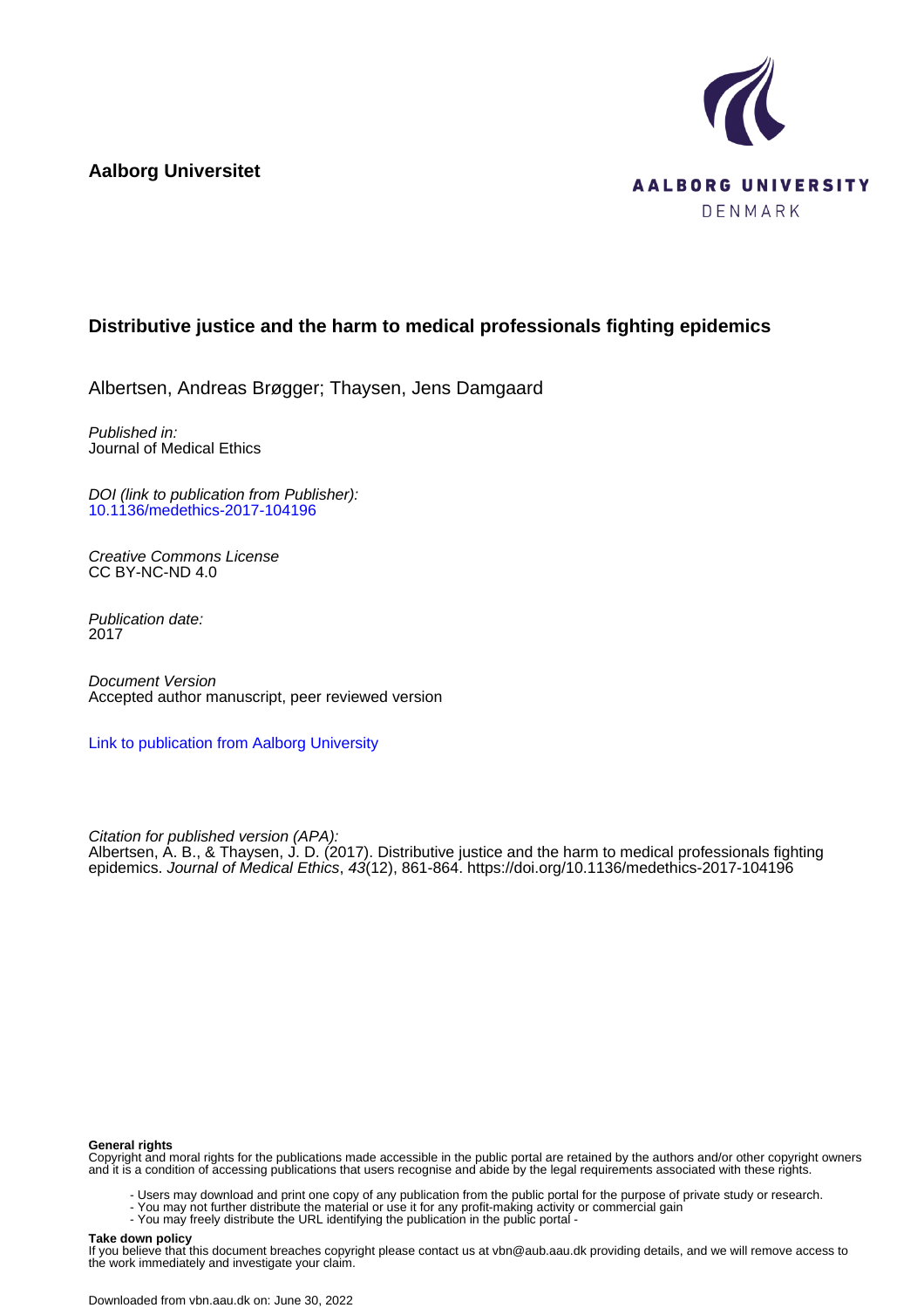# **DISTRIBUTIVE JUSTICE AND THE HARM TO MEDICAL PROFESSIONALS FIGHTING EPIDEMICS**

# **Abstract**

The exposure of doctors, nurses and other medical professionals to risks in the context of epidemics is significant. While traditional medical ethics offers the thought that these dangers may limit the extent to which a duty to care is applicable in such situations, it has less to say about what we might owe to medical professionals who are disadvantaged in these contexts. Luck egalitarianism, a responsibility-sensitive theory of distributive justice, appears to fare particularly bad in that regard. If we want to maintain that the medical professionals are responsible for their decisions to help, cure and care for the vulnerable, luck egalitarianism seems to imply that their claim of justice to medical attention in case of infection is weak or non-existent. The article demonstrates how a recent interpretation of luck egalitarianism offers a solution to this problem. Redefining luck egalitarianism as concerned with responsibility for creating disadvantages, rather than for incurring disadvantage as such, makes it possible to maintain that medical professionals are responsible for their choices, and that those infected because of their choice to help fight epidemics have a full claim of justice to medical attention.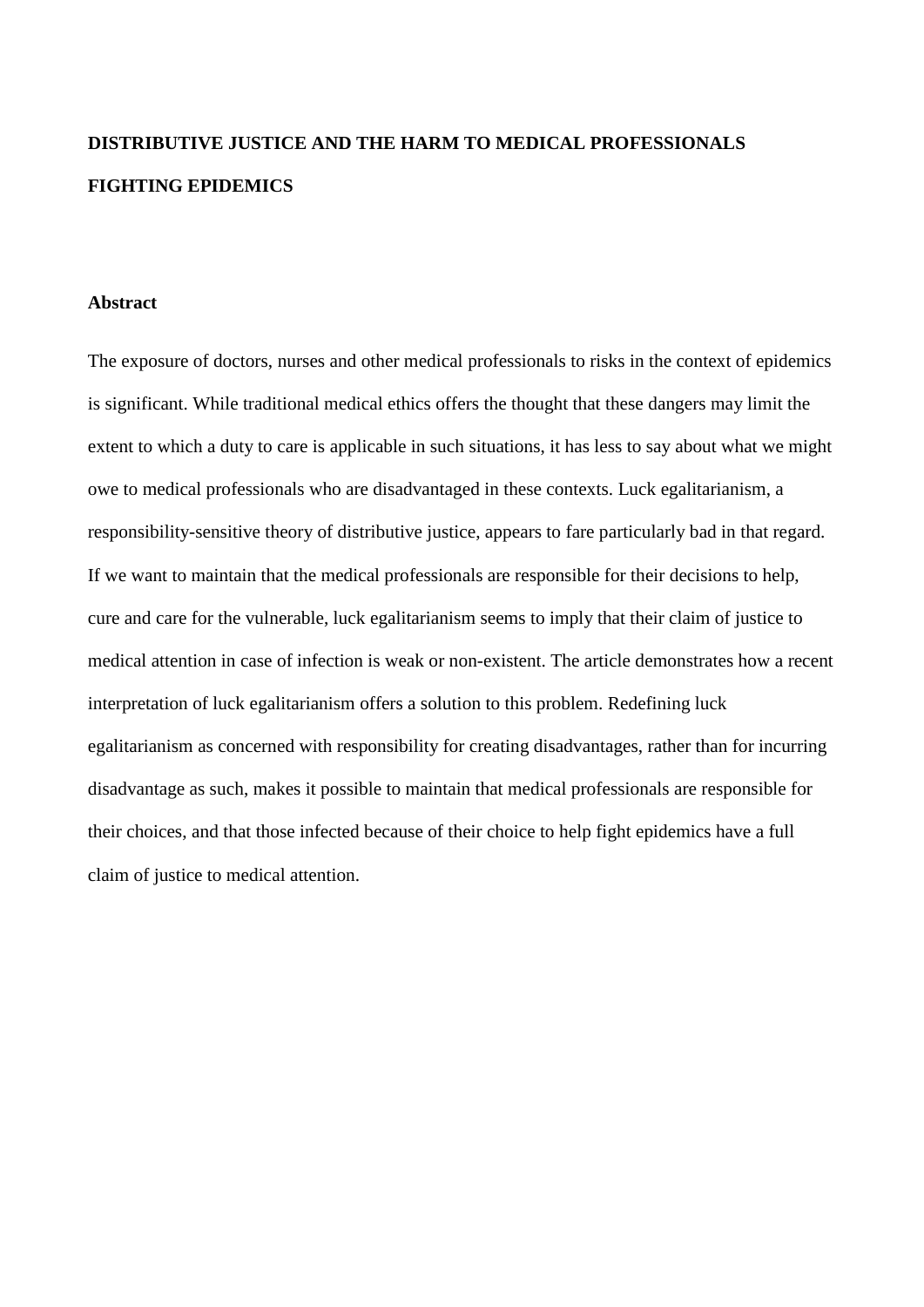## **Introduction**

In September 2014, Ian Crozier, an American doctor, contracted Ebola while treating Ebola-patients in Sierra Leone during the epidemic sweeping through West Africa.[1] Unlike his patients, Crozier could have avoided exposing himself to the risk of infection by staying in the United States. A preliminary report on the West African Ebola outbreak suggests that medical professionals were significantly more likely to contract Ebola than the general adult population. The overexposure ranges from 21 times more likely for doctors, to 32 times more likely for nurses.[2] While Crozier could not have known these particulars, he must have been aware that treating epidemic diseases in countries with low institutional capacity exposes one to a non-trivial risk of ending up among the infected. He chose to push through anyway. It is thus reasonable to suppose that Crozier was genuinely responsible for exposing himself to the risk, which led to his infection with the Ebola virus. Existing discussions often argue that circumstances of high risk may lessen the extent to which medical professionals have a duty to care. However, they say little about what we owe to those who, despite such circumstance, choose to do so and get injured in the process.[3–5] Did Crozier have a claim of justice to the scarce medical resources necessary to treat his infection just as strong as that of his patients, (most of) whom were not responsible for exposing themselves to the risk of infection? A negative answer to this question seems untenable. Yet *prima facie* luck egalitarianism must make this verdict.

Luck egalitarianism is a prominent theory of distributive justice which has recently been applied to distributions of health(care).[6–10] According to luck egalitarianism, distributions are just if, and only if, they reflect people's exercise of responsibility.[11–15] As outlined above, it seems difficult to deny that Crozier's infection was a reasonably foreseeable result of his exercise of responsibility, i.e., his choice to travel from the United States to Sierra Leone in order to treat Ebola-patients. The example of Ian Crozier provides a particularly clear example of something that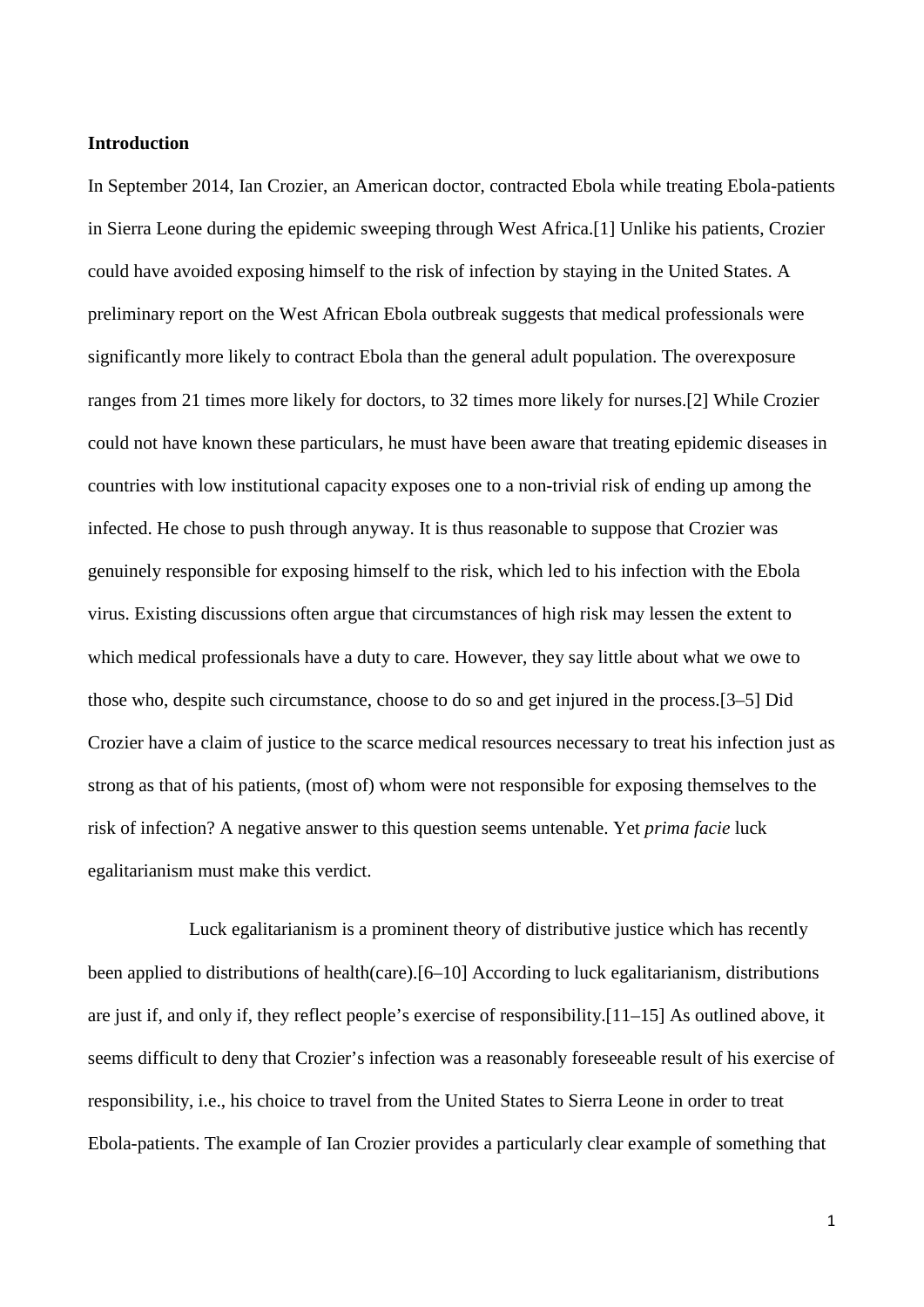is generally true of medical professionals: Most doctors and nurses have become medical professionals through a free exercise of responsibility, and they are, in general, earning their living in a risky profession.[16,17] When the risks of being a medical professional materialize, then luck egalitarianism seems to imply that doctors and nurses, who contract the infectious disease they are treating, have a weaker claim (of justice) to medical attention than the typical patient. Instead, it is on par with the claim of others who require medical attention as a reasonably foreseeable result of their risky choices. To put it bluntly, luck egalitarianism seems unable to distinguish between the Ebola infection of Ian Crozier and the injury of a well-educated alpine skier, who is injured in a way deemed equally serious and as a reasonably foreseeable consequence of the choice to go skiing. All that matters for the purposes of luck egalitarianism is that both health exercises of responsibility.

This article discusses the requirements of justice when medical professionals require medical attention as a reasonably foreseeable consequence of their, fully voluntary, choice to fight epidemics by treating the infected and attempting to prevent the spread of disease, and what this should make us conclude about the prospects of luck egalitarianism as a theory of justice in health. This is done by discussing the relative merits of three possible conclusions. First, that the *prima facie* verdict of luck egalitarianism is the right one; second, that luck egalitarianism should be abandoned (at least as theory of justice in health) in the light of the verdict it yields when medical professionals require medical attention as a reasonably foreseeable consequence of their choice to fight epidemics; and, third, that luck egalitarianism need not yield the verdict which it seems *prima facie* committed to making.

## **Why we should treat infected medical professionals differently than injured skiers**

2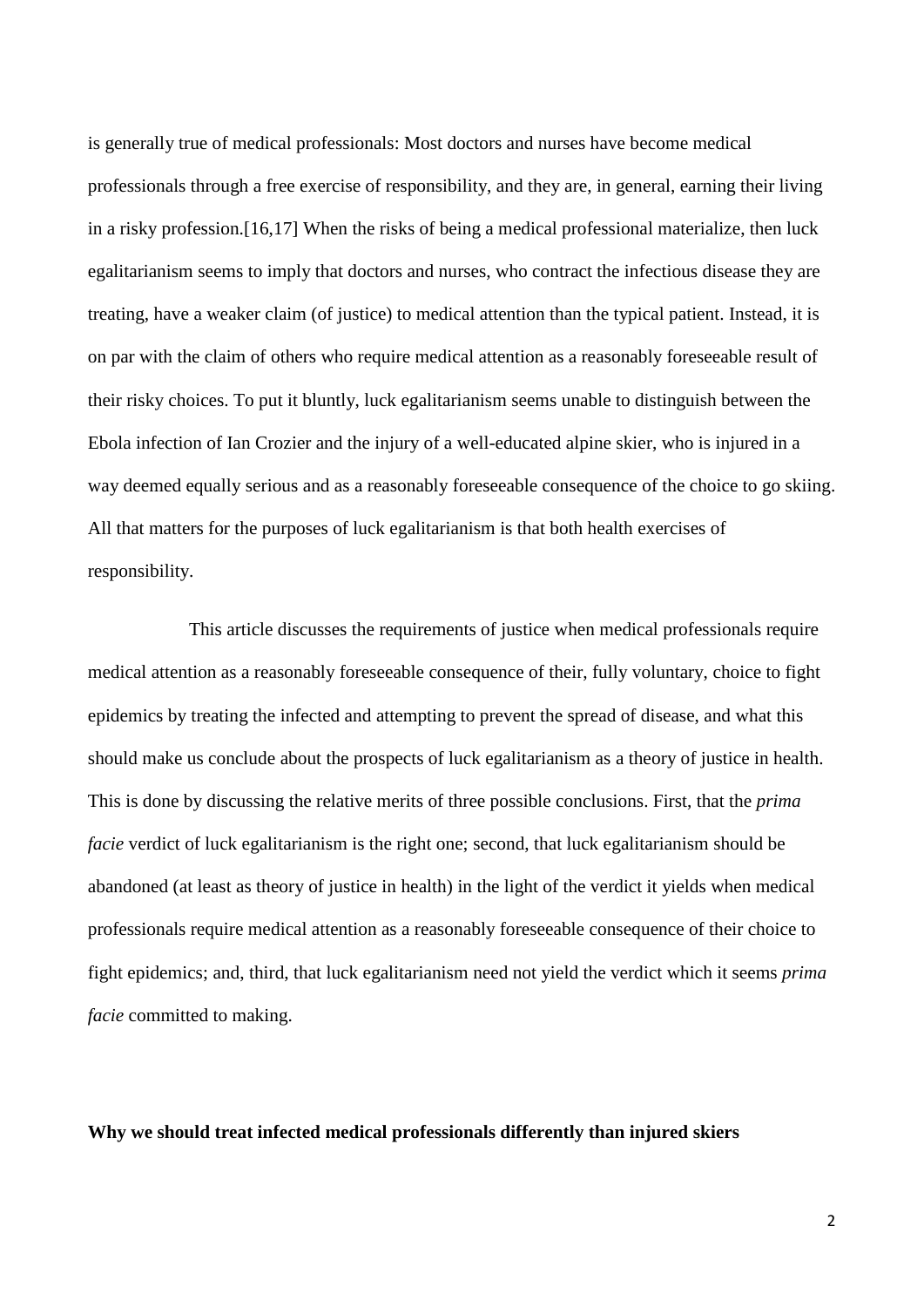The *prima facie* luck egalitarian verdict that medical professionals who contract an epidemic disease as a reasonably foreseeable result of their choice to treat the infected have a weak, or nonexistent, claim of justice to medical attention seems the least appealing of the three options at hand. To understand why, let us briefly explore some differences between the Ebola struck medical professional and the seriously injured alpine skier.

One important difference is that the medical professional contracted Ebola due to a morally good choice, that of treating Ebola-patients, whereas the alpine skier was seriously injured due to a morally neutral choice, that of alpine skiing. Second, the two choices differ in how they affect the overall amount of disadvantage. Disadvantage refers to a loss of whatever one holds to be the ultimate currency of justice, thus, the argument is neutral between views holding this to be welfare, resources, capabilities etc. Regardless of what one holds to be the ultimate currency of justice, medical professionals who contract the epidemic disease they are treating are disadvantaged because of a choice to remove or prevent disadvantage which others would otherwise have suffered. When medical professionals treat those infected by epidemic disease, they are actively attempting to remove the disadvantage suffered by their patients. When medical professionals attempt to contain the spread of the epidemic, they are actively attempting to prevent a potentially great number of others from suffering the disadvantage of infection at all. Medical professionals often cannot treat the infected without exposing themselves to an increased risk of contracting the disease. Medical professionals who contract the epidemic disease they are treating are thus normally not merely contracting the disease *while* treating the infected, but *because* they treat the infected. Even on the most conservative assumptions, the actions of such medical professionals do not increase the amount of disadvantage in the world. It is likely that such actions even decrease the amount of disadvantage, but we need only assume that they do not increase it. Conversely, the actions of the injured alpine skier increase the amount of disadvantage. No one is better off because of his or her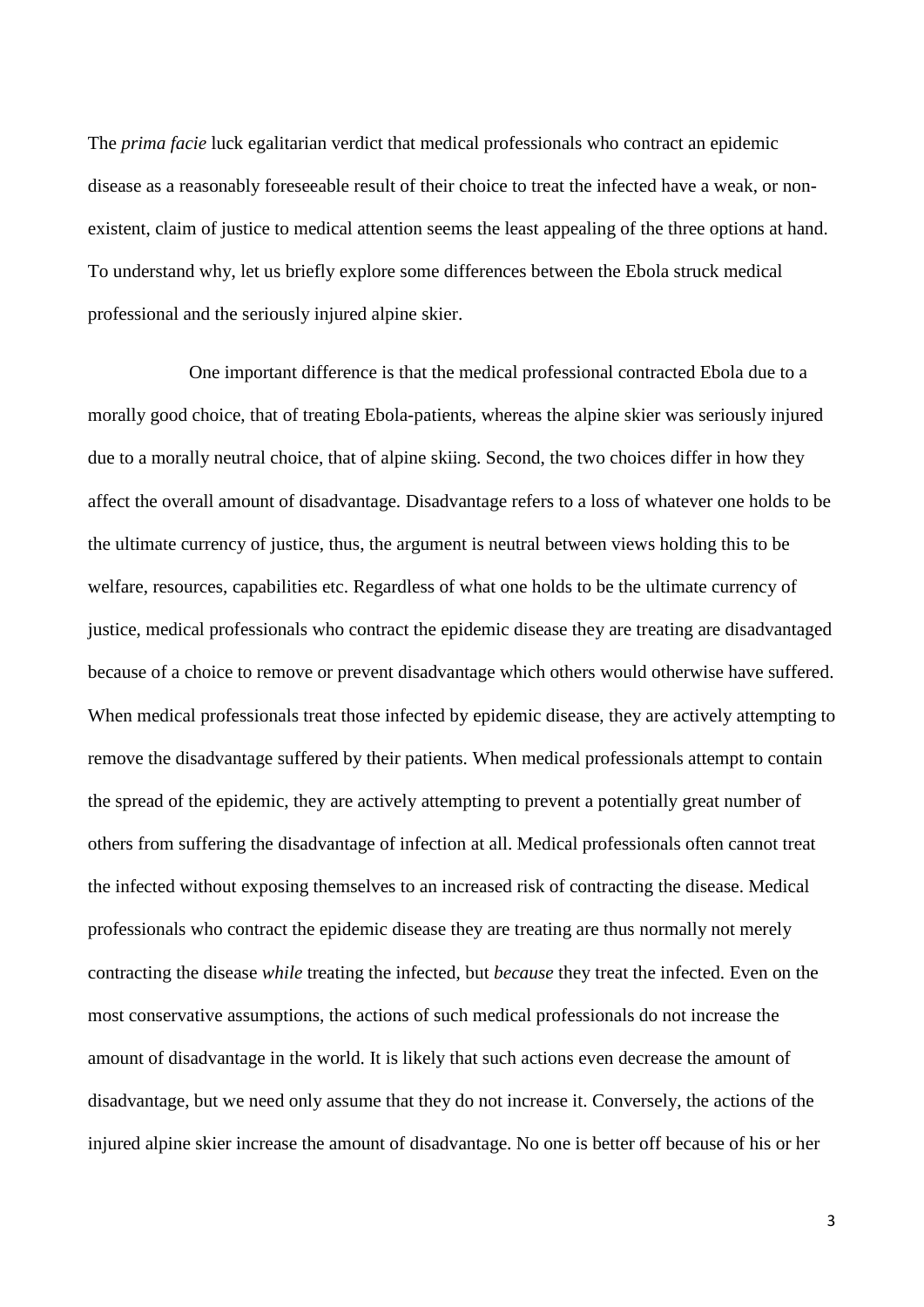choice to ski. In light of these differences, it is also clear that we would have less reason to dissuade the medical professional than the alpine skier. Caring for those who need it the most, even when doing so poses some risk to oneself, is hardly the kind of choice which it seems fitting to deter people from. The highlighted differences also seem to feature prominently in Anderson's critique of luck egalitarianism for abandoning the vulnerable caretakers, who have less than they could have had due to their choices of caring for others.<sup>[18]</sup>

One could attempt to argue that the verdict is acceptable after all because it is compatible with Crozier and other medical professionals having *some claim* to treatment on grounds unrelated to justice (i.e. charity). However, this reply is unsatisfactory. *Ceteris paribus* those with a justice-related claim to treatment do not have a weaker charity-related claim to treatment. Therefore, this line of argument does not avoid the implication that the relevant medical professionals have *a weaker claim* than their typical patients, and that when there is not resources enough to treat everybody the disadvantaged medical professionals should be given lower priority than those whose disadvantage do not reflect their exercises of responsibility. There are, of course, circumstances under which it would actually be just to give lower priority to the medical needs of medical professionals who contract the epidemic disease they are treating. Namely, when the disease is contracted because of risk-taking, which is unrelated or unnecessary to the treatment of the infected people**.** However, the typical case is hardly that of the medical professional who is infected because of a failure to take the reasonable precautions, but rather that of the medical professional who is infected despite taking every possible precaution. If luck egalitarianism cannot explain why medical professionals who contract an epidemic disease as a reasonably foreseeable result of their choice to treat the infected people have a claim of justice to medical attention equal to that of their patients, then luck egalitarianism's appeal when applied to issues of health and health care is severely undermined. Indeed, insofar as distributions of health and health care are matters of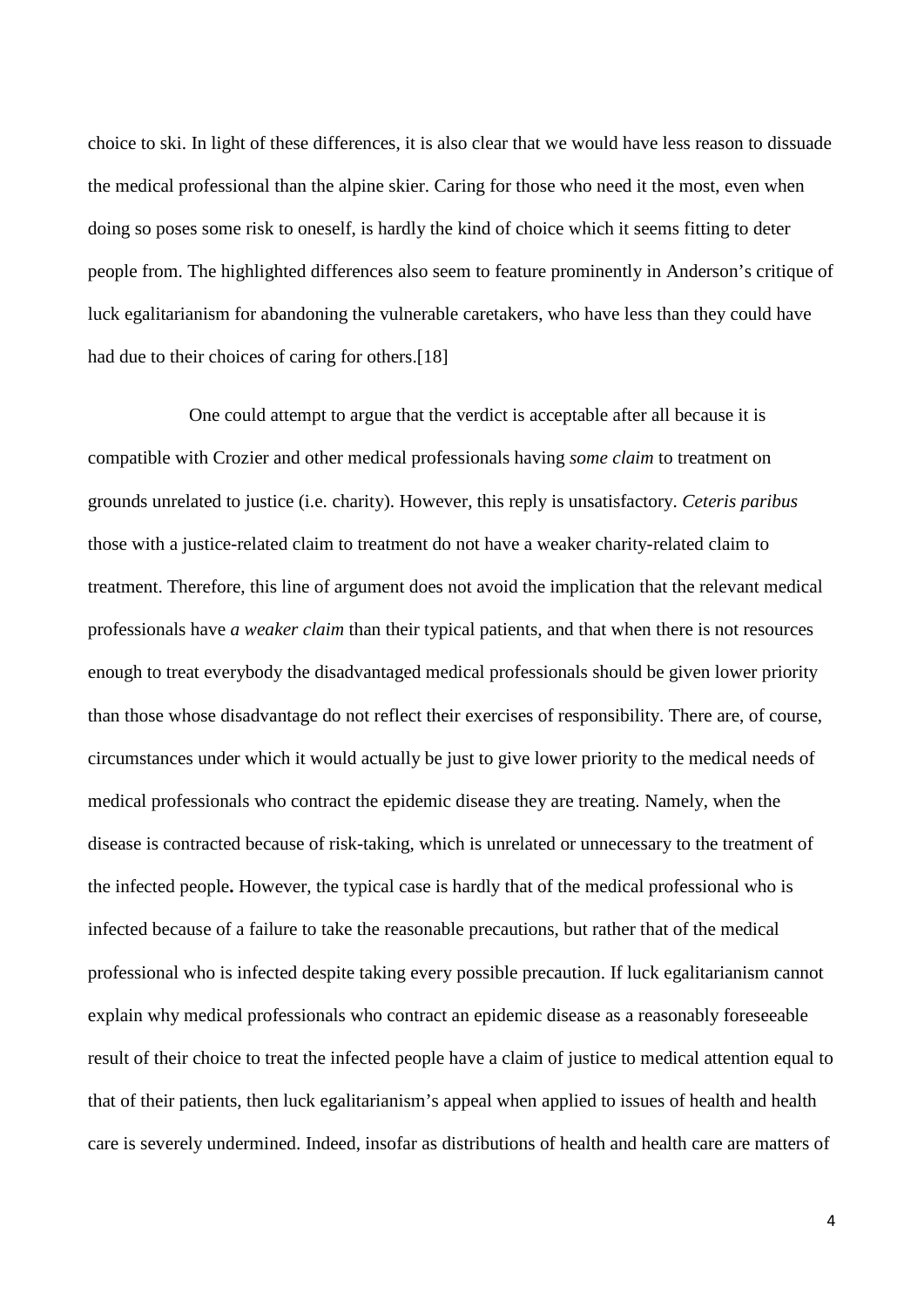distributive justice, the *prima facie* verdict threatens the appeal of luck egalitarianism as a theory of distributive justice in general.

#### **Why we should not abandon luck egalitarianism**

Our intuitions favor the verdict that medical professionals who contract the epidemic disease they are treating have a full claim of justice to medical attention. Luck egalitarianism seems to yield the opposite verdict. This section offers some reasons to hesitate before concluding that this should make us abandon luck egalitarianism. Though it remains controversial [19–31], many find the application of luck egalitarianism to the distribution of healthcare attractive, because it allows the distribution of scarce healthcare resources to be influenced by the degree to which those in need are responsible for their own predicament. Take the example of organ transplants. In the face of a severe shortage of organs available for transplant, it has a certain intuitive plausibility that lower priority should be given to those who are in need of a transplant because of their own exercises of responsibility. Furthermore, luck egalitarianism provides an admirably clear-cut explanation of why many actual existing health inequalities are unjust, namely, that these inequalities reflect differences in social circumstances, rather than differences in exercises of responsibility. [32,33]

Moreover, rejecting the relevance of responsibility in the assessment of the justice of health distributions is not the simple solution it appears to be. Many approaches that reject the relevance of responsibility, including the main rivals of luck egalitarianism in health, face a problem structurally similar to that facing luck egalitarianism. If responsibility is irrelevant, then we will have no problem explaining why medical professionals who contract the epidemic disease they are treating have a full claim of justice to medical attention. However, we will remain unable to distinguish between the medical needs of these medical professionals, and those of some reckless alpine skier, who will also have a full claim of justice to medical attention if the relevance of responsibility is abandoned. This indicates that rejecting the relevance of responsibility fails to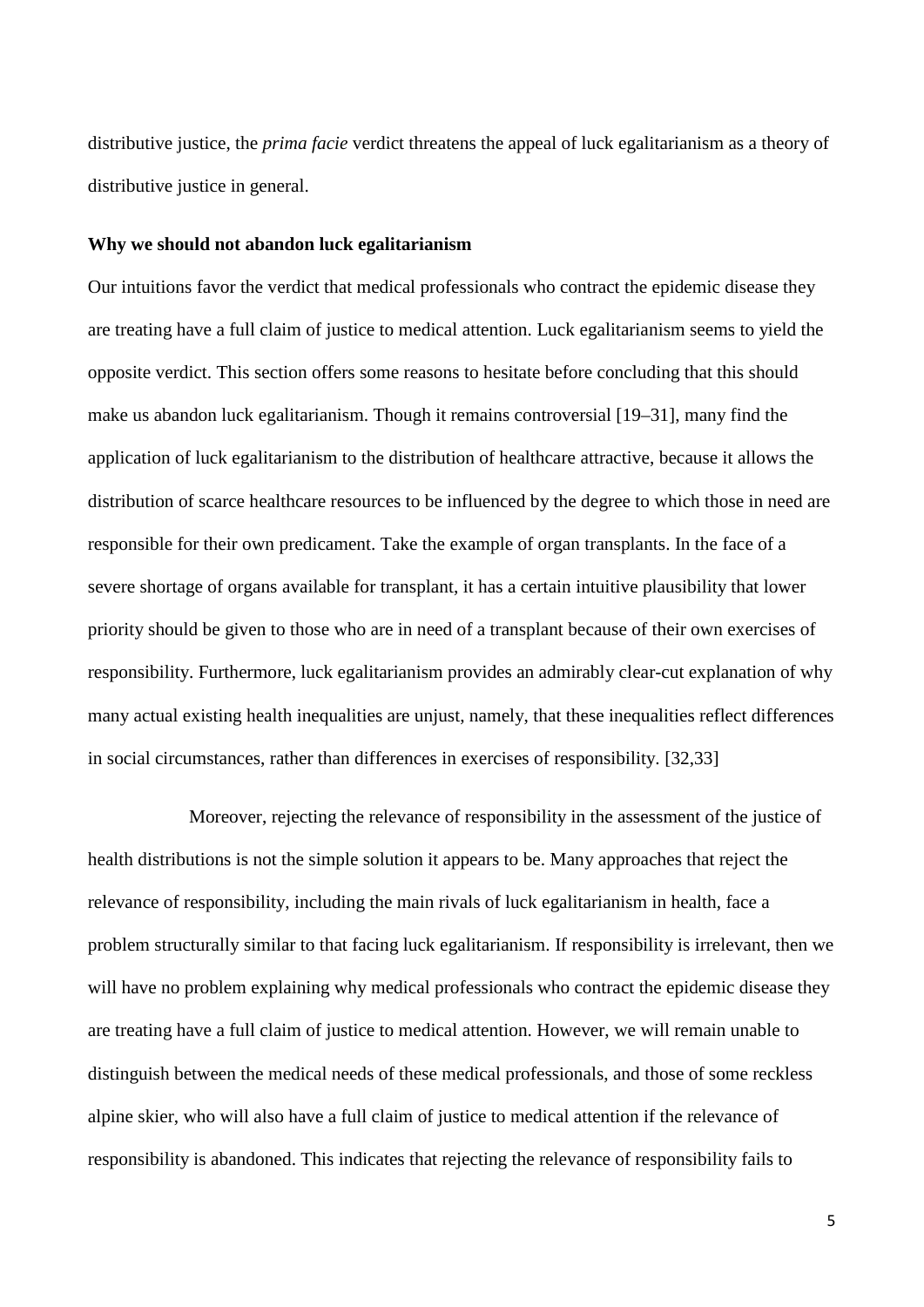solve the problem at hand fully. Admittedly, a full discussion of the plausibility of luck egalitarianism in health is not possible here. All we hope to establish in this section is that the merits of luck egalitarianism in health warrant investigating whether luck egalitarianism can be adjusted to handle the case at hand, before abandoning it due to its *prima facie* verdict that the disadvantages suffered by medical professionals, who contract the epidemic disease they are treating, are just.

#### **How luck egalitarianism can distinguish between heroes and fools**

Is there any hope of adjusting or interpreting luck egalitarianism in such a way that it is able to explain why it is unjust when medical professionals are disadvantaged as a reasonably foreseeable consequence of their choice to treat those with infectious diseases, without abandoning the core commitment to responsibility-sensitivity? This section briefly considers three strategies for reconciling the intuition that such disadvantages are unjust with a commitment to responsibilitysensitivity, before presenting our favored response.

The first strategy is to argue that luck egalitarians can treat medical professionals who travel to an epidemic-stricken country in order to treat the infected people and alpine skiers as equally responsible for the consequences of their choices by requiring both to insure themselves. This would dodge the whole issue by giving medical professionals who contract the disease a claim of justice to medical resources in virtue of their insurance. Luck egalitarians could then take into account the goodness and efficiency of treating epidemics by paying the insurance premium of medical professionals but not that of alpine skiers. It is, however, unclear how paying the insurance premium of the medical professional but not of the skier is justified on luck egalitarian grounds given their equal responsibility. Since luck egalitarianism purports to be a complete theory of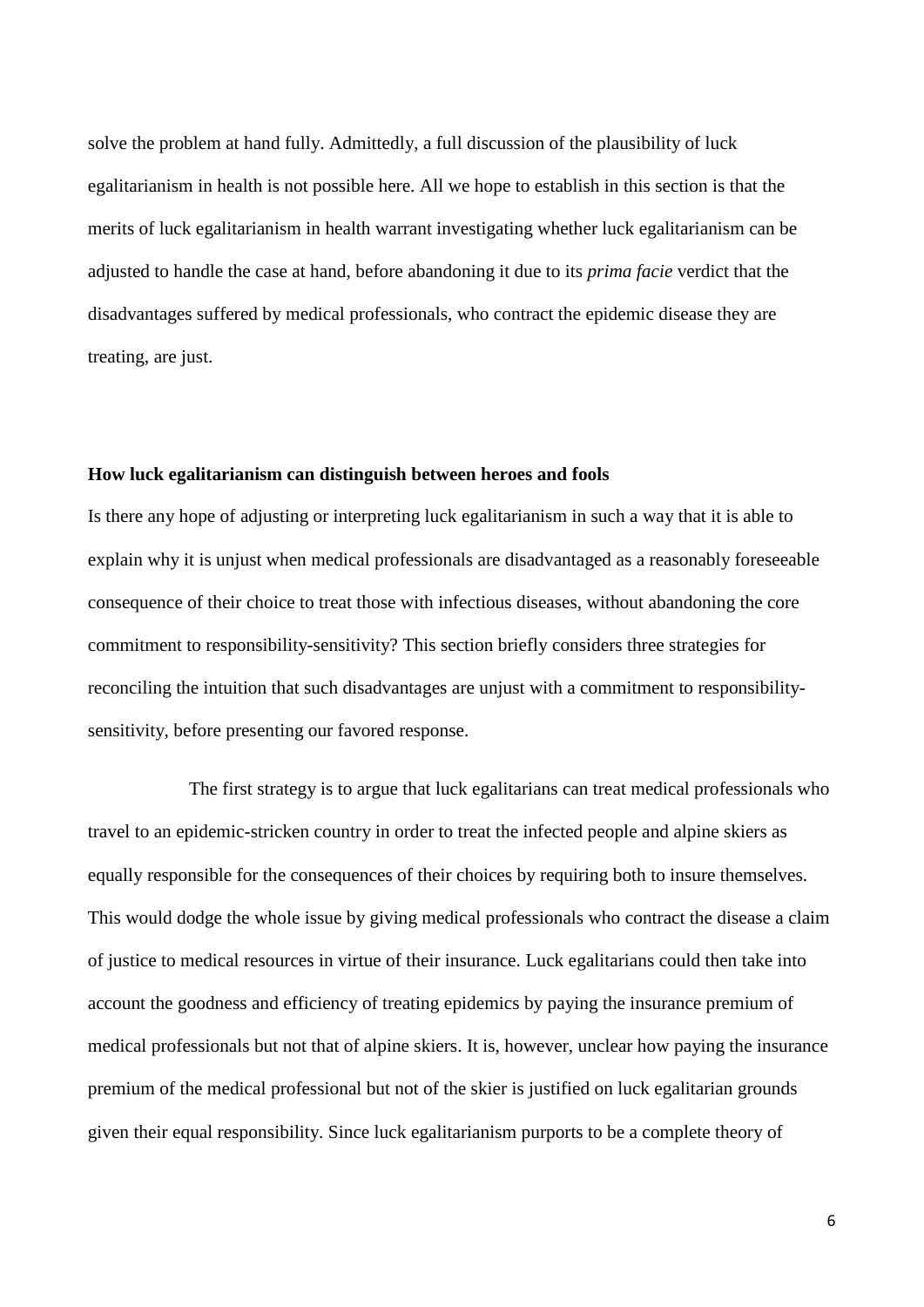distributive justice, it is therefore also unclear how luck egalitarians could hold the medical professional to have a claim of justice to having the costs of his insurance covered, though he might have some other kind of claim.

The second strategy, inspired by Arneson, is to argue that medical professionals are not responsible for the choice to fight epidemics because they are merely performing their duty, and performing one's duty is not an exercise of responsibility in the relevant sense.[34] This would make the disadvantages suffered by these medical professionals a standard luck egalitarian case of injustice**.** One problem with this strategy is that medical professionals who choose to fight epidemics knowing that this choice exposes them to an increased risk of infection does not seem to be *merely* performing their duty, but to be going beyond it.[3] They are doing what is supererogatory, rather than morally obligatory. While Crozier should be praised for going to Sierra Leone, those who chose to stay at home were hardly in breach of their duties. Moreover, we want to praise medical professionals who fight epidemics, but this seems appropriate only if they are, in fact, responsible for their choice to fight the epidemic.

A third strategy is to argue that medical professionals fighting epidemics are not responsible for the disadvantages they incur, because these medical professionals lack responsibility for the circumstances in which they can only help others at some risk to themselves (that is, the fact that there is an epidemic). This possibility is suggested by Temkin in a more general context.[35] The problem with this strategy is that it only explains why medical professionals who contract the epidemic disease they are treating are not responsible for being worse off than those medical professionals who, for some reason, lacked the opportunity to treat the infected people. It does not explain why the infected medical professional is not responsible for being worse off than those medical professionals who had the opportunity but chose not to run the risk of infection.

7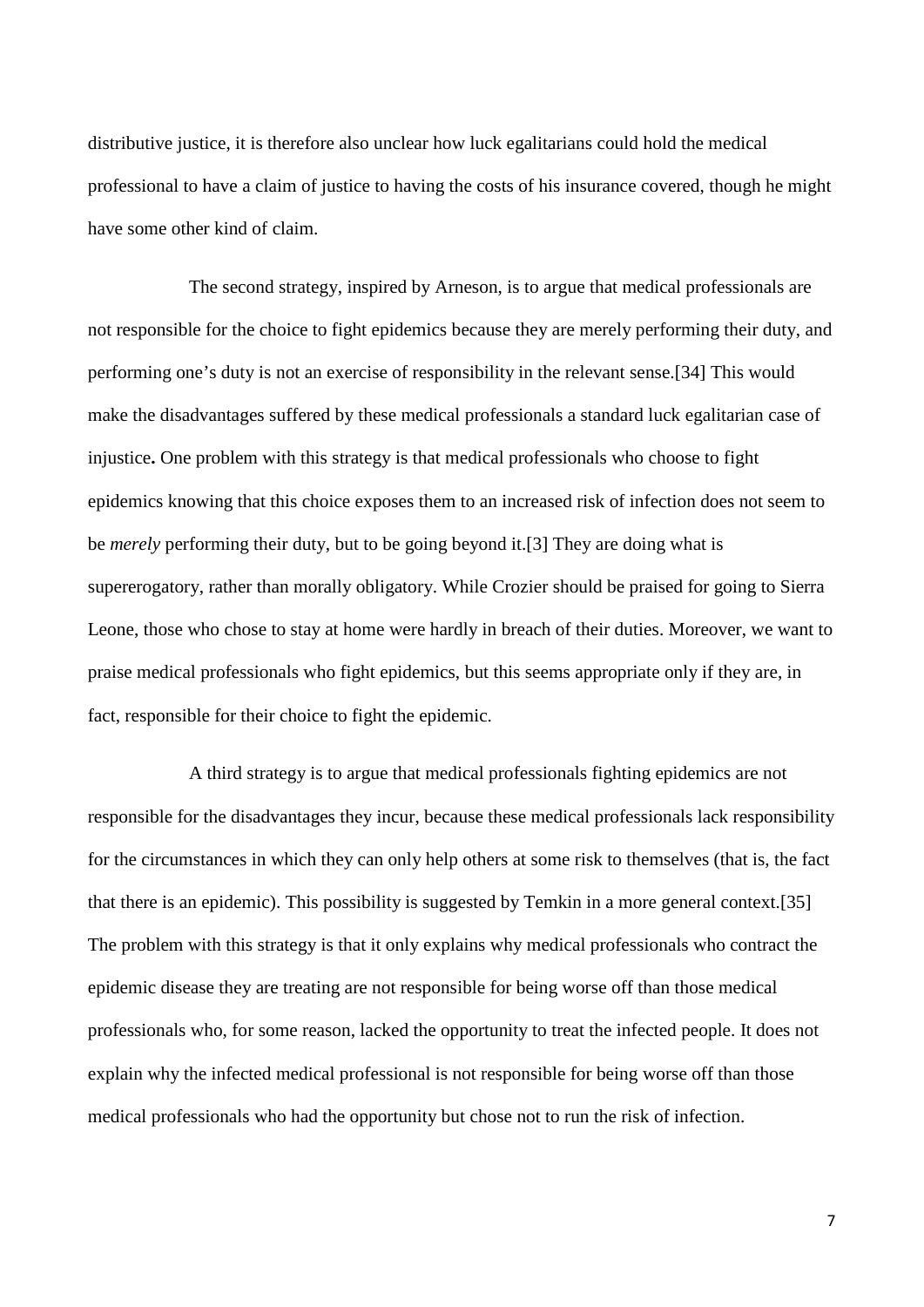While there is more to say about the luck egalitarian suggestions discussed above, doing so is not possible within the confines of this article. The suggestions all face some serious shortcomings when applied to the case of medical professionals who contract the epidemic disease they have chosen to fight. A last luck egalitarian strategy seems more promising. In a recent paper, Thaysen and Albertsen have argued that luck egalitarianism should only be concerned with responsibility for *creating* disadvantages.[36] A person is responsible for *creating* a disadvantage, when he or she is responsible for acting in such a way that *someone*, rather than no one, will be disadvantaged. It is possible to be responsible for *incurring* a disadvantage, which one is not responsible for *creating*. This is the case when persons are responsible for acting in such a way that they suffer a disadvantage which would have been suffered by someone else if not for that exact same exercise of responsibility. The disadvantage incurred by medical professionals who contract the epidemic disease they have chosen to fight is a paradigmatic example of a disadvantage which people are responsible for *incurring* but not for creating. If the medical professionals who treat the infected people and who take measures to contain the spread of the contagious disease had not exercised their responsibility in this way, which it was reasonably foreseeable would expose them to an increased risk of being infected, then it would be expected that someone else, or even many others, would have contracted the disease instead, because there had been fewer to treat the infected and to prevent the disease from spreading further. While medical professionals who contract the epidemic disease they are fighting are thus responsible for incurring this disadvantage, they are not responsible for *creating* it. Although these claims are empirical, the presence of medical professionals during epidemics would be a liability, rather than an asset, unless they are true. We feel confident that this is not the case. The claim that infected medical professionals are generally not responsible for *creating* their disadvantage is conservative indeed, in all probability they are responsible for preventing disadvantage far in excess of what they incur. By contrast, the severely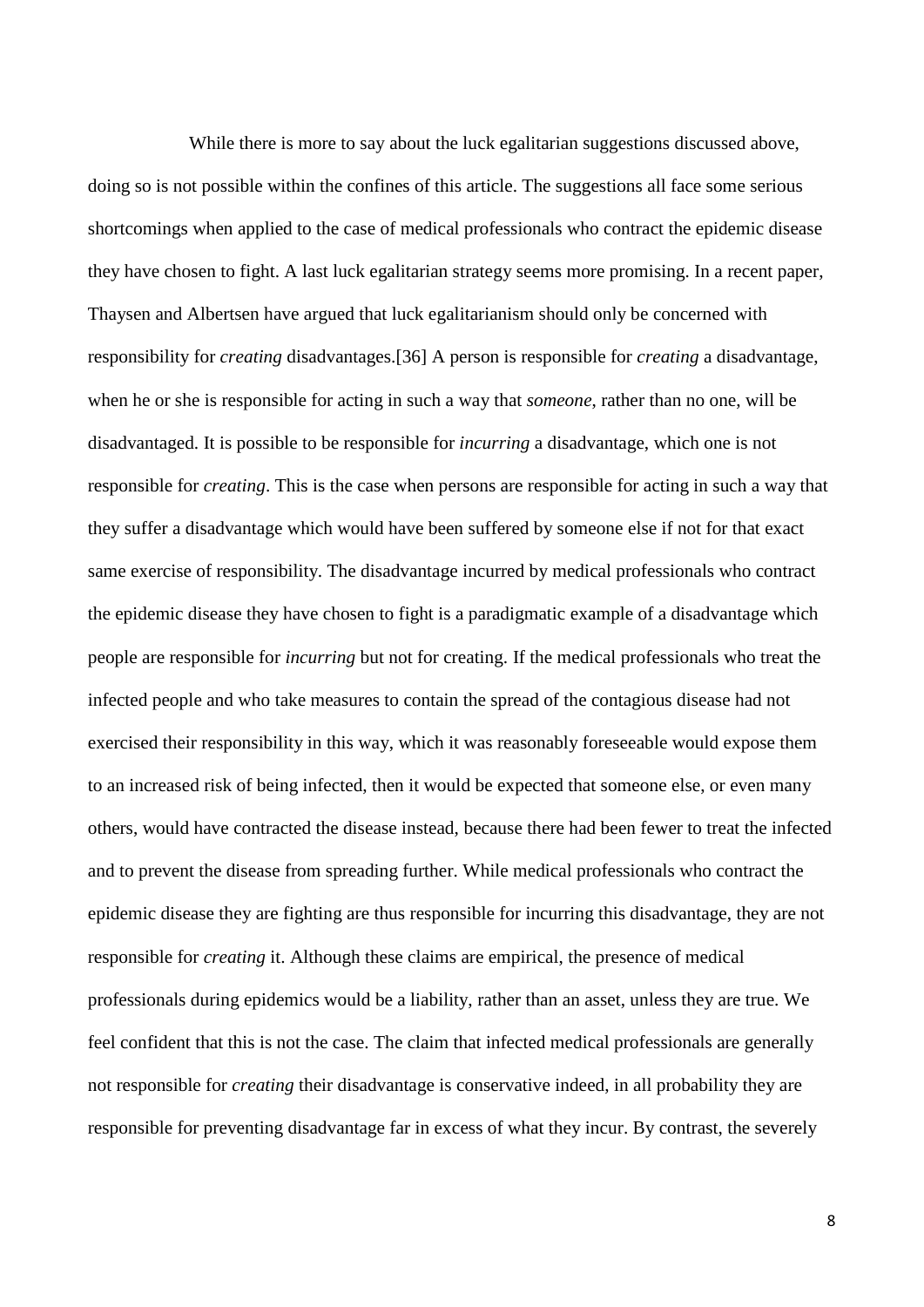injured alpine skier is responsible for creating his or her disadvantage, since had the person not gone skiing, then it is not true that an additional other person would have sustained the injuries. It is logically possible that a medical professional's choice to fight an epidemic might cause them to be infected without preventing others from being infected (although this might never actually happen). This could for instance be because a sufficient number of other medical professionals are already present and there is no need for an extra medical professional. In that event, the disadvantage incurred by the infected medical professional is created by his or her choice to fight epidemics. This person is, however, only *responsible* for creating this disadvantage if it was reasonably foreseeable that an extra medical professional was not needed. If this was not foreseeable, then the medical professional lacks responsibility for creating the disadvantage incurred and is entitled to compensation on luck egalitarian grounds. If it was foreseeable, on the other hand, the medical professional seems no less foolish than the reckless skier, and treating them similarly seems unproblematic. This also highlights why well-intentioned, but misguided, non-professionals who travel to an epidemic-stricken country in order to help, but lack any relevant skills, would be responsible for creating the disadvantage they incurred, if they were infected.

Thus, the version of luck egalitarianism developed by Thaysen and Albertsen is able to explain why it is unjust when medical professionals are disadvantaged as a reasonably foreseeable consequence of their choice to fight epidemics. It explains why medical professionals infected in such a context have a full claim of justice to medical attention. It does so while maintaining that distributive justice in general, including justice in health, is responsibilitysensitive. However, it is sensitive only to responsibility for creating disadvantage, while being insensitive to responsibility for distributing disadvantage to oneself. Medical professionals who contract an epidemic disease as a reasonably foreseeable consequence of their choice to treat the infected lack responsibility for creating the disadvantage they suffer. This is what makes the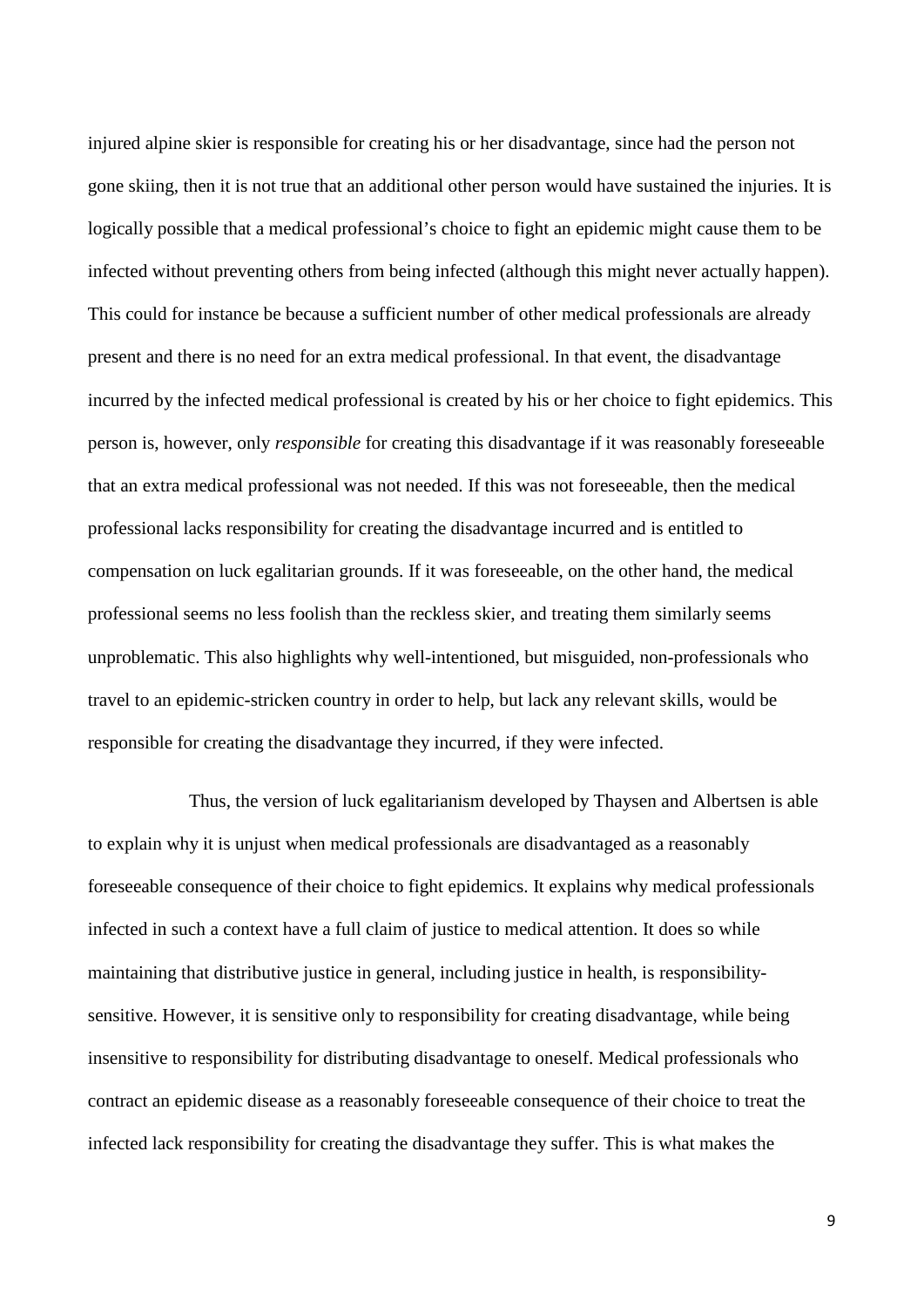disadvantage unjust. Note that this view is compatible with praising such medical professionals, since it is not denied that they are responsible for distributing the disadvantage to themselves by risking infection in order to prevent others from being infected. This is important, since such a choice is indeed heroic, and we are right to praise medical professionals for making it. Note also that this adjustment of luck egalitarianism retains the features that make it an appealing theory of justice in health. The paradigmatic cases where it seems sensible to give lower priority to those responsible for their health problems, like that of people with lifestyle diseases, all involve people who are responsible for creating the disadvantage they suffer. If the injured alpine skier had not gone skiing, there would have been one less person with her injuries. If Ian Crozier had not gone to Sierra Leone to help fight the Ebola virus in 2014, then there would not have been one less person infected with the Ebola virus. Because even if Ian Crozier would not himself have contracted the Ebola virus had he not gone to Sierra Leone, his choice to do so helped prevent others from contracting the disease. This is why the most plausible version of a responsibility-sensitive theory of distributive justice must be able to explain why he – and other medical professionals like him – has a full claim of justice to medical attention.

# **Conclusion**

Explaining why medical professionals who contract the epidemic disease they are treating have a full claim of justice to medical attention seems a hard case for a responsibility-sensitive theory of distributive justice such as luck egalitarianism. One possible reaction, however, is to introduce a distinction between whether people have created a disadvantage or merely incurred an already existing disadvantage. This distinction allows luck egalitarianism to maintain its responsibilitysensitive core, while explaining why medical professionals infected while fighting epidemics have a full claim of justice to medical attention. This admittedly only works if a version of luck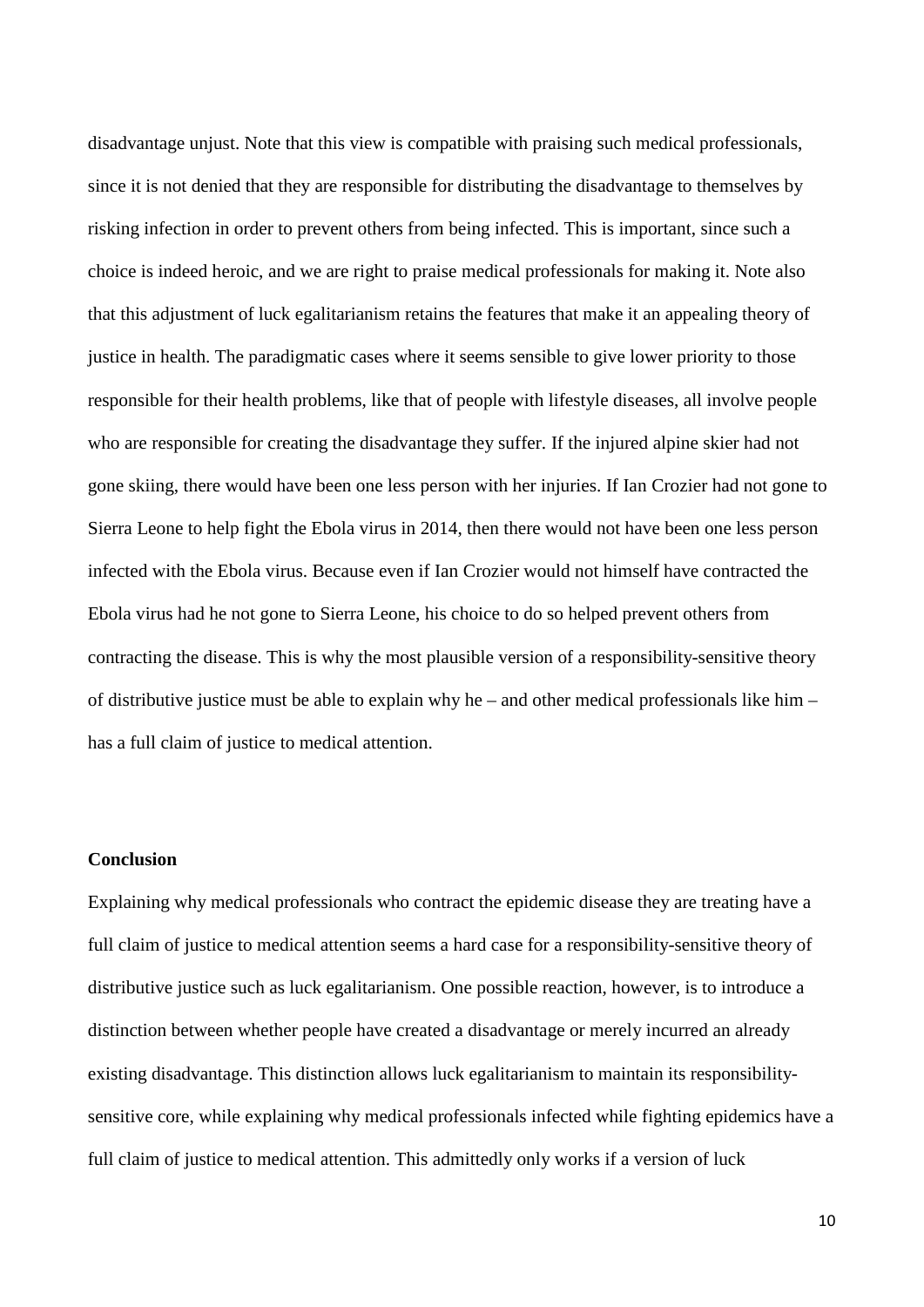egalitarianism solely concerned with the responsibility for creating disadvantage yields plausible answers in general. While we lack the space to provide a general defense of its plausibility here, Thaysen and Albertsen has defended the plausibility of this version of luck egalitarianism across a number of different cases.[36] Important questions no doubt remain. The fact that this version of luck egalitarianism explains the injustice of disadvantages incurred by medical professionals because of choices to fight epidemics is, however, a point in its favor. Given the lack of other convincing luck egalitarian explanations for this, it seems that if this version of luck egalitarianism fails, the case of medical professionals disadvantaged by their choice to fight epidemics undercuts the plausibility of luck egalitarianism in health. That too would be a quite interesting conclusion.

# **References**

1 Grady D. After Nearly Claiming His Life, Ebola Lurked in a Doctor's Eye. *N. Y. Times. 2015*.https://www.nytimes.com/2015/05/08/health/weeks-after-his-recovery-ebola-lurked-in-adoctors-eye.html?\_r=0 (accessed November 2016)

- 2 WHO. Health worker Ebola infections in Guinea, Liberia and Sierra Leone. *Preliminary report. 2015*. http://www.who.int/csr/resources/publications/ebola/health-worker-infections/en/ (accessed November 2016)
- 3 Malm H, May T, Francis LP, et al*.* Ethics, Pandemics, and the Duty to Treat. *Am J Bioeth* 2008;**8**:4–19. doi:10.1080/15265160802317974
- 4 Zuger A, Miles SH. Physicians, AIDS, and occupational risk: historic traditions and ethical obligations. *JAMA* 1987;**258**:1924–8.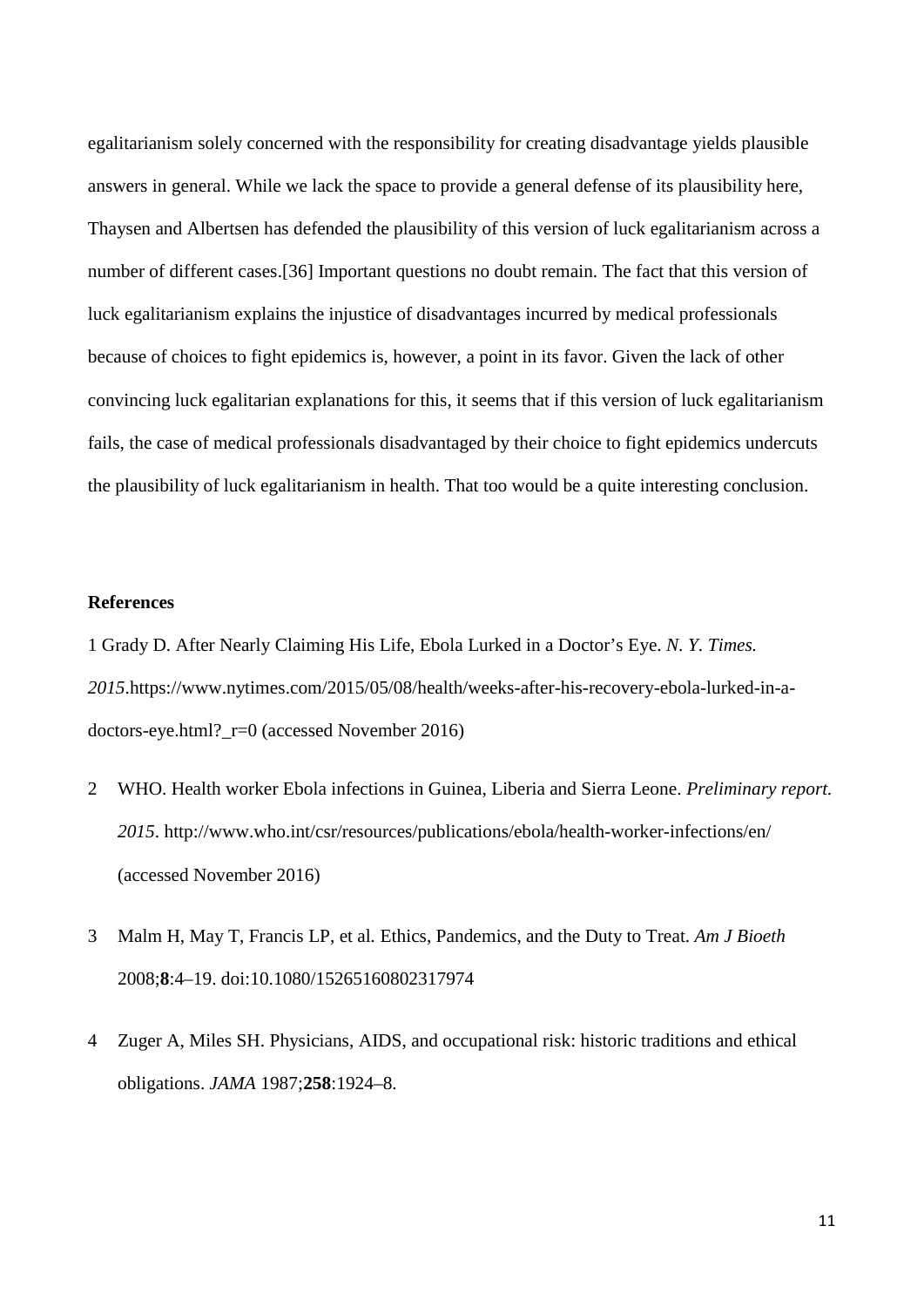- 5 Sokol DK. Virulent Epidemics and Scope of Healthcare Workers' Duty of Care. *Emerg Infect Dis* 2006;**12**:1238–41. doi:10.3201/eid1208.060360
- 6 Albertsen A, Knight C. A framework for luck egalitarianism in health and healthcare. *J Med Ethics* 2015;**41**:165–9. doi:10.1136/medethics-2013-101666
- 7 Le Grand J. Individual responsibility, Health, and Health Care. In: Eyal N, Hurst S, Norheim OF, et al., eds. Inequalities in health: concepts, measures, and ethics. Oxford: Oxford University Press 2013: 299–306.
- 8 Segall S. *Health, Luck, and Justice*. Princeton, NJ: Princeton 2010.
- 9 Segall S. Is Health (Really) Special? Health Policy between Rawlsian and Luck Egalitarian Justice. *J Appl Philos* 2010;**27**:344–58. doi:10.1111/j.1468-5930.2010.00499.x
- 10 Segall S. Health, Luck, and Justice Revisited. *Ethical Perspect* 2012;**19**:326–34.
- 11 Arneson RJ. Equality and equal opportunity for welfare. *Philos Stud* 1989;**56**:77–93.
- 12 Cohen GA. On the currency of egalitarian justice. *Ethics* 1989;**99**:906–44.
- 13 Knight C. *Luck egalitarianism*. Edinburgh: Edinburgh University Press 2009.
- 14 Lippert-Rasmussen K. Egalitarianism, Option Luck, and Responsibility. *Ethics* 2001;**111**:548– 79. doi:10.1086/233526
- 15 Lippert-Rasmussen K. *Luck Egalitarianism*. London: Bloomsbury 2016.
- 16 Sepkowitz KA. Occupationally Acquired Infections in Health Care Workers: Part I. *Ann Intern Med* 1996;**125**:826. doi:10.7326/0003-4819-125-10-199611150-00007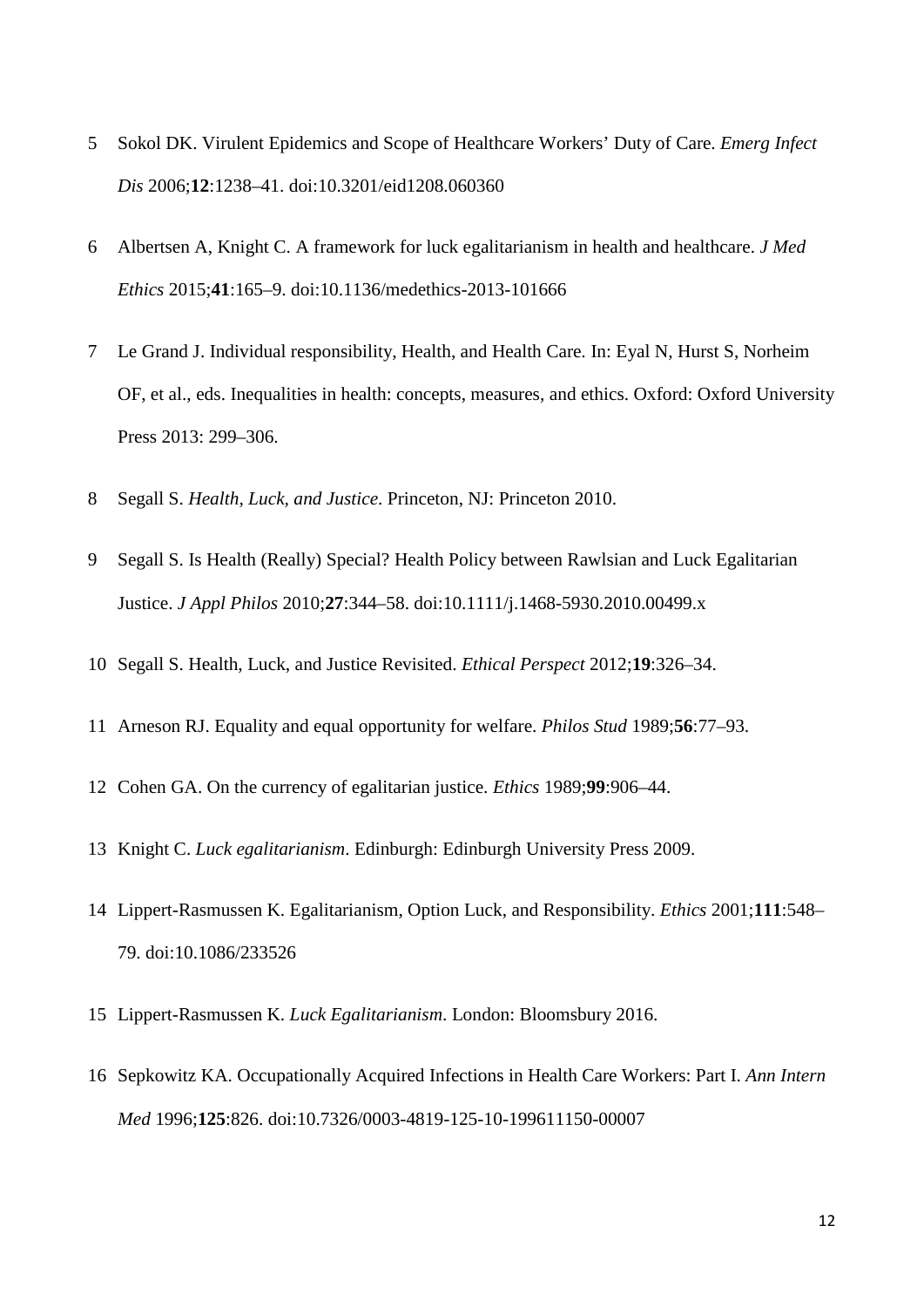- 17 Sepkowitz KA, Eisenberg L. Occupational Deaths among Healthcare Workers. *Emerg Infect Dis* 2005;**11**:1003–8. doi:10.3201/eid1107.041038
- 18 Anderson ES. What is the point of equality? *Ethics* 1999;**109**:287–337.
- 19 Brown RCH. Moral responsibility for (un)healthy behaviour. *J Med Ethics.* 2013;**39**:695–8. doi:10.1136/medethics-2012-100774
- 20 Buyx AM. Personal responsibility for health as a rationing criterion: why we don't like it and why maybe we should. *J Med Ethics* 2008;**34**:871–4. doi:10.1136/jme.2007.024059
- 21 Buyx A, Prainsack B. Lifestyle-related diseases and individual responsibility through the prism of solidarity. *Clin Ethics* 2012;**7**:79–85. doi:10.1258/ce.2012.012008
- 22 Bærøe K, Cappelen C. Phase-dependent justification: the role of personal responsibility in fair healthcare. *J Med Ethics* 2015;**41**:836–40. doi:10.1136/medethics-2014-102645
- 23 Daniels N. *Just health : meeting health needs fairly*. Cambridge; New York: Cambridge University Press 2008.
- 24 Daniels N. Individual and Social Responsibility for Health. In: Knight C, Stemplowska Z, eds. Responsibility and distributive justice. Oxford; New York: Oxford University Press 2011: 266– 86.
- 25 Feiring E. Lifestyle, responsibility and justice. *J Med Ethics* 2008;**34**:33–6. doi:10.1136/jme.2006.019067
- 26 Fleck LM. Whoopie Pies, Supersized Fries. *Camb Q Healthc Ethics* 2011;**21**:5–19. doi:10.1017/S0963180111000454